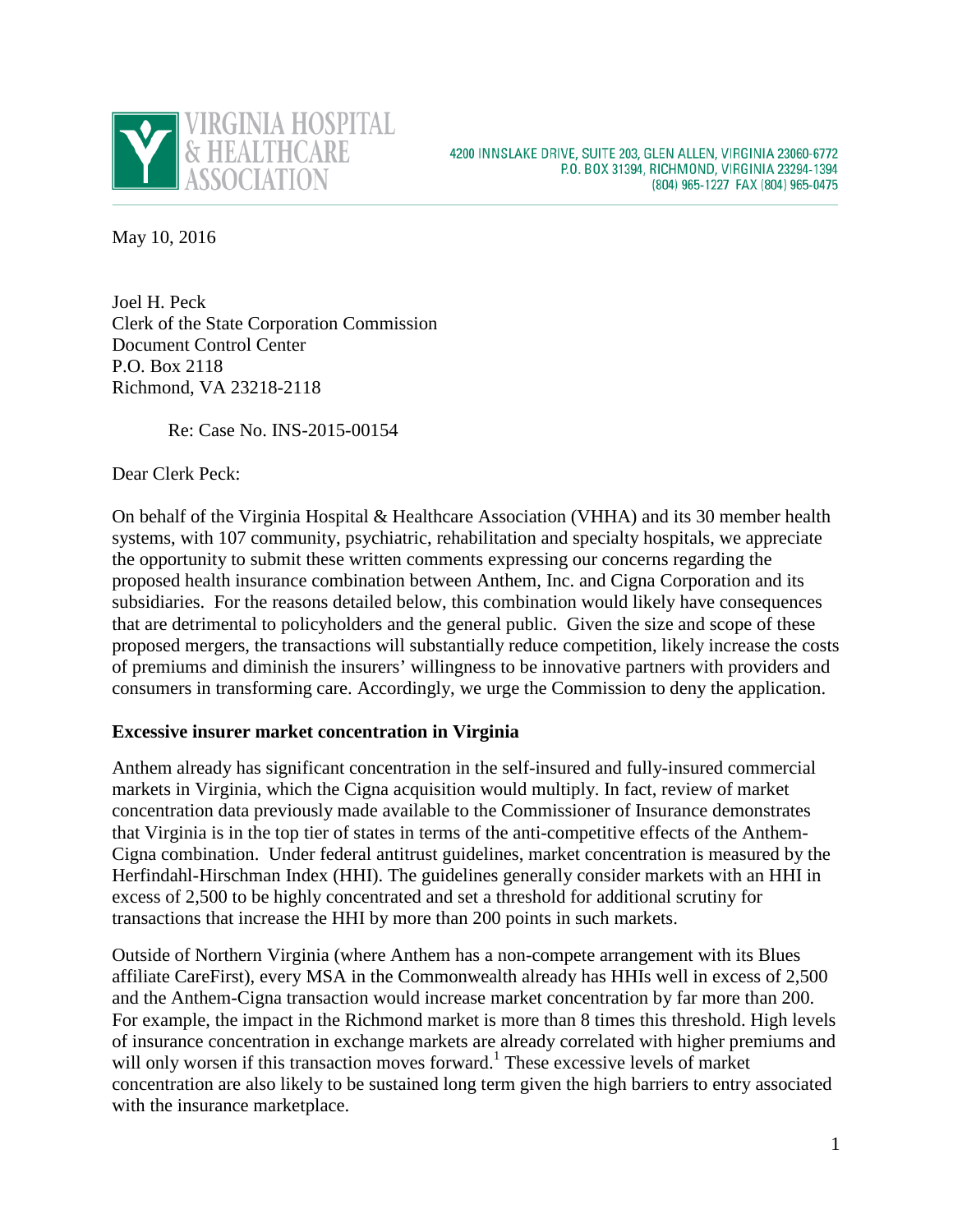The parties may very well argue for evaluating the market for insurance purposes in a variety of subcomponents by product type when it comes to the regulatory review process for the desired combination. However, from the health care provider perspective, the existence of slightly different benefit plan structures for the consumer is irrelevant since Anthem typically adopts a policy of "all products" for provider contracts. Participation in one product type mandates participation in all other product types, so the existence of these variations does not diminish the adverse effects of high market concentration.

The likely consequences of ever greater insurance market concentration for providers is the risk of monopsony purchasing power that could drive prices and access to services below competitive levels without providing any offsetting benefit to consumers. Given the dominant market share in most Virginia markets, individual health systems and providers will have little choice but to contract with the combined carrier. Anthem has demonstrated a propensity to act in a unilateral manner to implement provider network and benefit plan changes (*e.g.*, most recently by eliminating some sites-of-service for highly complex infusion services on grounds of medical necessity) that are disruptive to patient care and limit patient choice. Its heavy-handed negotiating tactics with health care providers often leave no alternative besides termination or non-participation in provider networks, posing a legitimate threat to consumer access and choice. There is every reason to believe that these practices will increase with further consolidation.

The parties seeking authority to move forward with this combination will assert that further consolidation will benefit consumers through lower premiums and out-of-pocket costs. Unfortunately for consumers, the research clearly shows that premiums are actually higher in markets with fewer insurers.<sup>2</sup> As one prominent economist has noted, "if past is prologue, insurance consolidation will tend to lower payments to health care providers, but those lower payments will not be passed on to consumers. On the contrary, consumers can expect higher insurance premiums."<sup>3</sup> This history on insurance consolidation contrasts with the evidence of a downturn in overall health care costs and hospital price trends, together with quality improvements, that have coincided with provider integration (see below).

Additionally, the unique nature of the Blue Cross Blue Shield Association and its negative impact on insurance choices in the Commonwealth will carry over into Cigna's covered population if the proposed combination is allowed to proceed. As noted previously, Anthem does not compete with their Blues affiliate Care First in Northern Virginia. This is because Blues plans, including Anthem, belong to the Blue Cross and Blue Shield Association, which obligates its members to cede its insured lives to the resident Blue plan for purposes of contracts with providers.<sup>4</sup> As a result, absent a change in this business arrangement, Cigna's covered population will be added to already existing plans that are subject to these market restraints and lessen competition in every region of the Commonwealth.

## **Current rate review and MLR requirements are insufficient to assure consumers benefit**

Finally, the parties may argue that current rate monitoring and minimum medical loss ratio (MLR) requirements function to limit the ability of plans to exercise market power regardless of market concentration. There is no evidence to support this assertion and two primary factors limit the effectiveness of MLR requirements in controlling costs. First, MLR requirements don't apply to the majority of covered lives as self-insured plans are exempt. Second, total premium amounts are not constrained, just the proportion of income that applies to "qualified" medical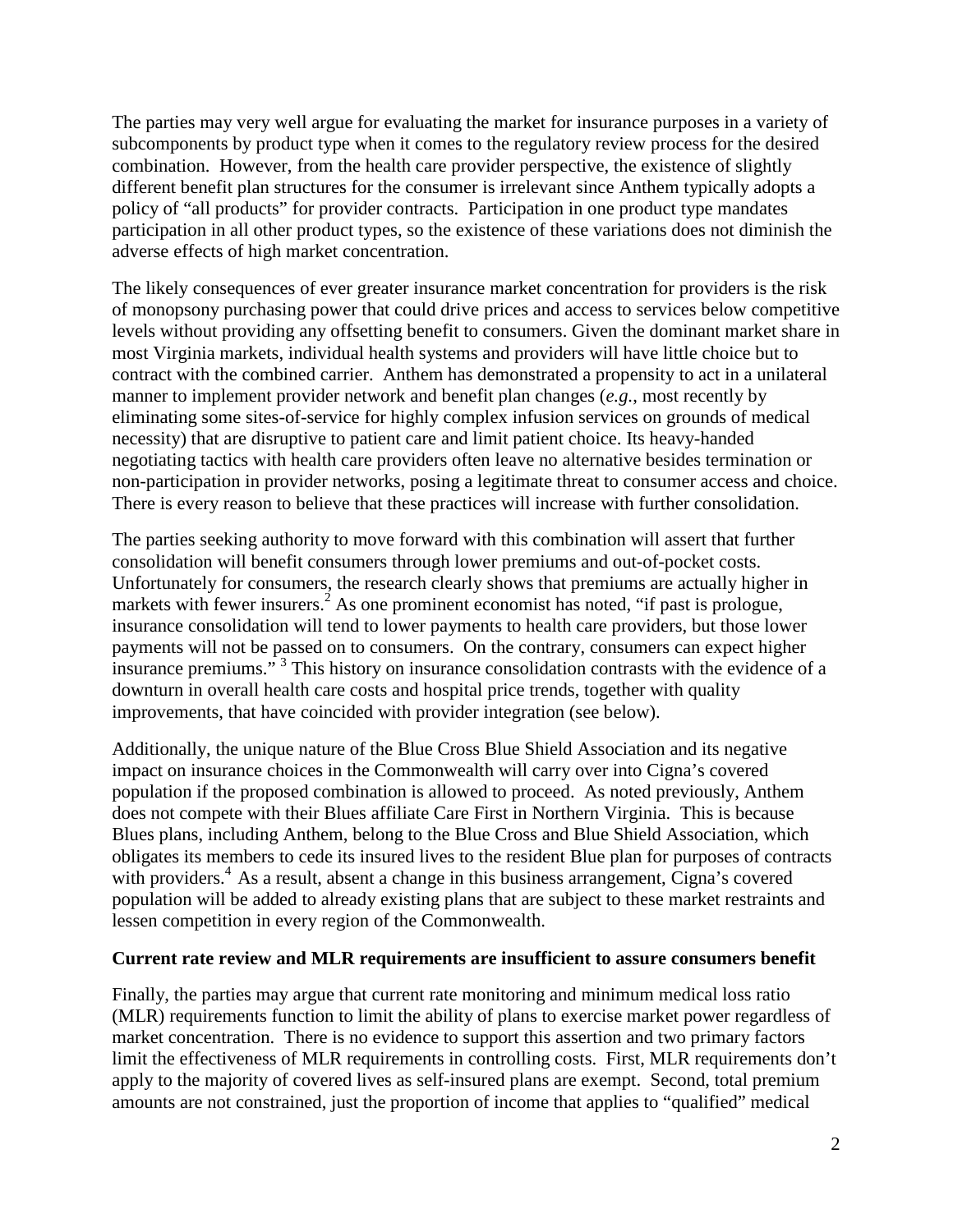expenses.<sup>5</sup> In short, this is an insufficient mechanism to ensure that any savings from consolidation will produce benefits for consumers through lower premiums or out-of-pocket costs.

## **Further insurer consolidation likely to lessen support for critical health care innovations**

National payers often have less incentive or inclination to participate or invest resources in Virginia-specific payment and delivery system innovations. There is no evidence in the literature to support the assertion that insurer consolidation yields greater innovation in product design or payment practices. In fact, the evidence more often suggests that consolidation leads to premium increases, less product innovation and less generous benefits for consumers.<sup>6</sup>

Anthem's history in the Commonwealth demonstrates a consistent pattern of strong reluctance and often an unwillingness to participate in multi-payer payment reform or quality improvement initiatives. Whether it is a matter of supporting system-wide value improvement tools such as the statewide Health Information Exchange or an All Payer Claims Database, Anthem's response has more often than not been one of resistance. And, unlike Anthem's approach in other states and the practices of other carriers (including Cigna), their business practices in the Commonwealth reflect an unwillingness to enter into or even explore contracts for innovative provider arrangements such as clinically integrated networks designed to achieve both cost and quality improvement targets.

There is no evidence in Virginia's history, or in other markets, to indicate that allowing an already dominant insurer to gain greater market share and become even more protected against competitive pressures will result in a greater willingness to accelerate such innovation or engage in greater collaboration with health care providers or other Virginia stakeholders in an effort to improve overall value and quality in health care.

# **Goals and Results from health system integration are very different than payer consolidation**

To be sure, significant changes in the organization and delivery of care are well underway in the Commonwealth. The primary purpose of health system integration is to transform health care delivery to improve overall health, achieve optimal quality and health outcomes, and lower overall health care costs.

Health system integration requires reshaping the delivery system to bridge care silos, coordinate care over time and settings, elevate quality and reliability, remain highly responsive to individual patient and family needs and address underlying population health needs. Health systems are investing in the people, practice innovations and information technology systems required to lower readmissions, make major strides in (rigorously measured) patient quality, experiment with accountable care organizations (ACOs) and bundled payment programs, and build highperforming primary care medical homes and teams, among other similar initiatives.

Health systems have partnered with struggling rural hospitals to preserve access to essential services, provide needed capital, upgrade IT systems and introduce operational efficiencies. They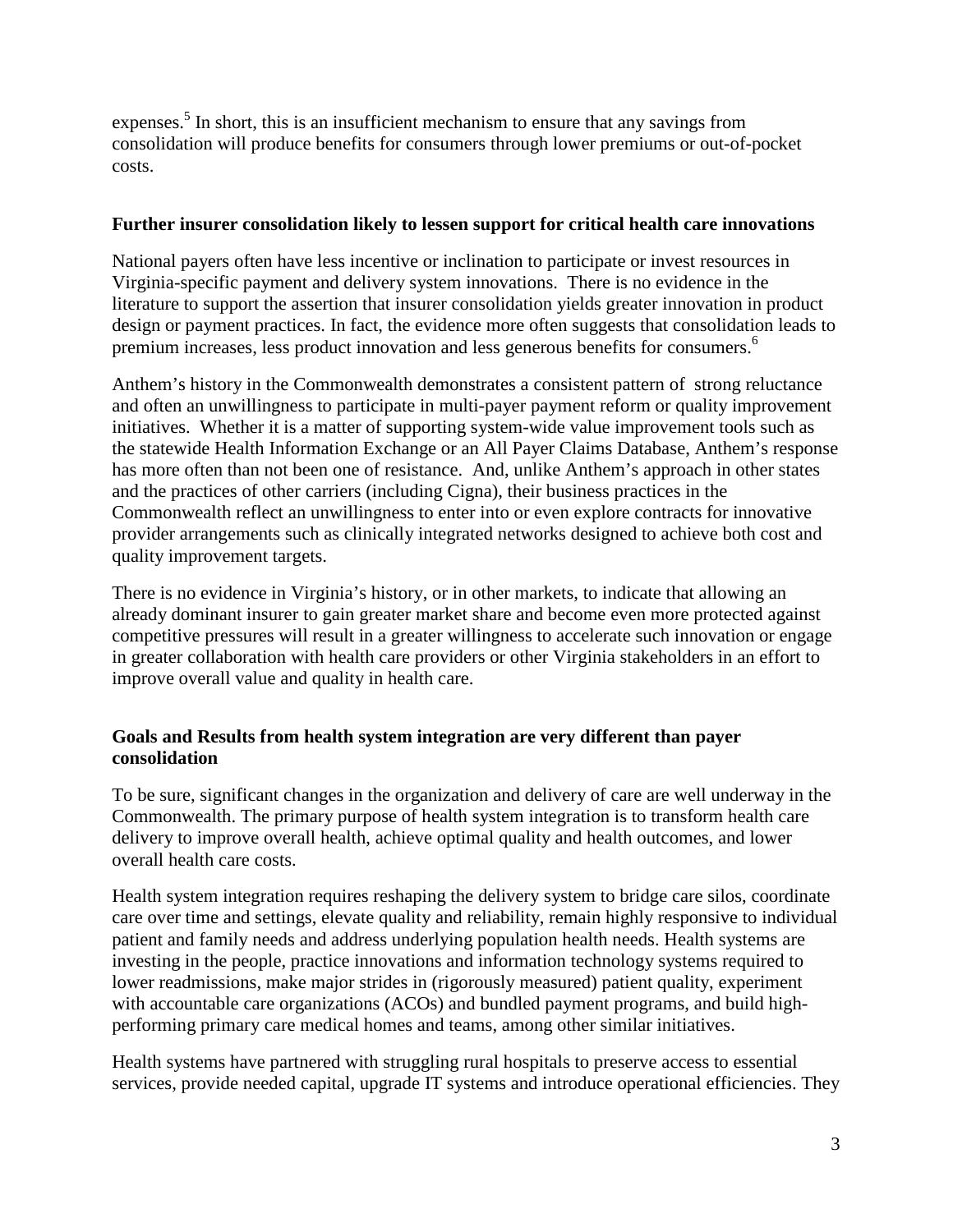have also subsidized much needed medical expertise and services to ensure the full range of necessary services are available to the communities they serve.

Health systems are pursuing this integration in multiple ways and under multiple organizational structures. But they are doing so even though payers are insisting on their own unique quality and performance measures. Large incumbent payers such as Anthem have consistently demonstrated a strong reluctance, and often unwillingness, to collaborate on common quality improvement priority definitions, provide significant shared risk incentives or support more robust Health Information Exchange, among other similar initiatives. As discussed above, this uncooperative behavior can be expected to only increase if the proposed combination is allowed to proceed.

Although the health system and provider integration journey is still underway and the pursuit of excellence in service to patients and communities among health care professional teams and systems must be ongoing and continuous, notable progress has been made on both quality and costs.

With regard to quality and safety, collaborative efforts among Virginia health systems and other stakeholders has achieved notable successes, for example:

- A joint effort involving efforts involving all Virginia hospitals providing obstetric services, the Medical Society of Virginia, the March of Dimes, the Virginia Department of Health and the Virginia Chapter of the American College of Obstetrics and Gynecologists has dramatically lowered the statewide rate of non-medically indicated early elective deliveries – from 4.8% in January 2013 to 1% in 2015.
- Similarly, the statewide rate of Central Line Associated Blood Stream Infections (CLABSI) was nearly cut in half between 2012 and 2015 thanks to collaborative improvement efforts involving Virginia hospitals, the Virginia Department of Health and the VHQC.
- Finally, a variety of hospital based initiatives such as creation of disease-specific transition clinics, designation of transition-specific staff to enhance support provided to discharged patients and stronger engagement with post-acute providers and community based support organizations – have begun to lower the all-payer readmission rates for cardiac-related conditions.

In fact, all of the consensus quality and service metrics that VHHA and its members track and publicly report on are moving in the right direction.<sup>7</sup> Progress is clearly being made on the quality, safety and service dimensions of provider performance and Virginia hospitals remain committed to accelerating this improvement further.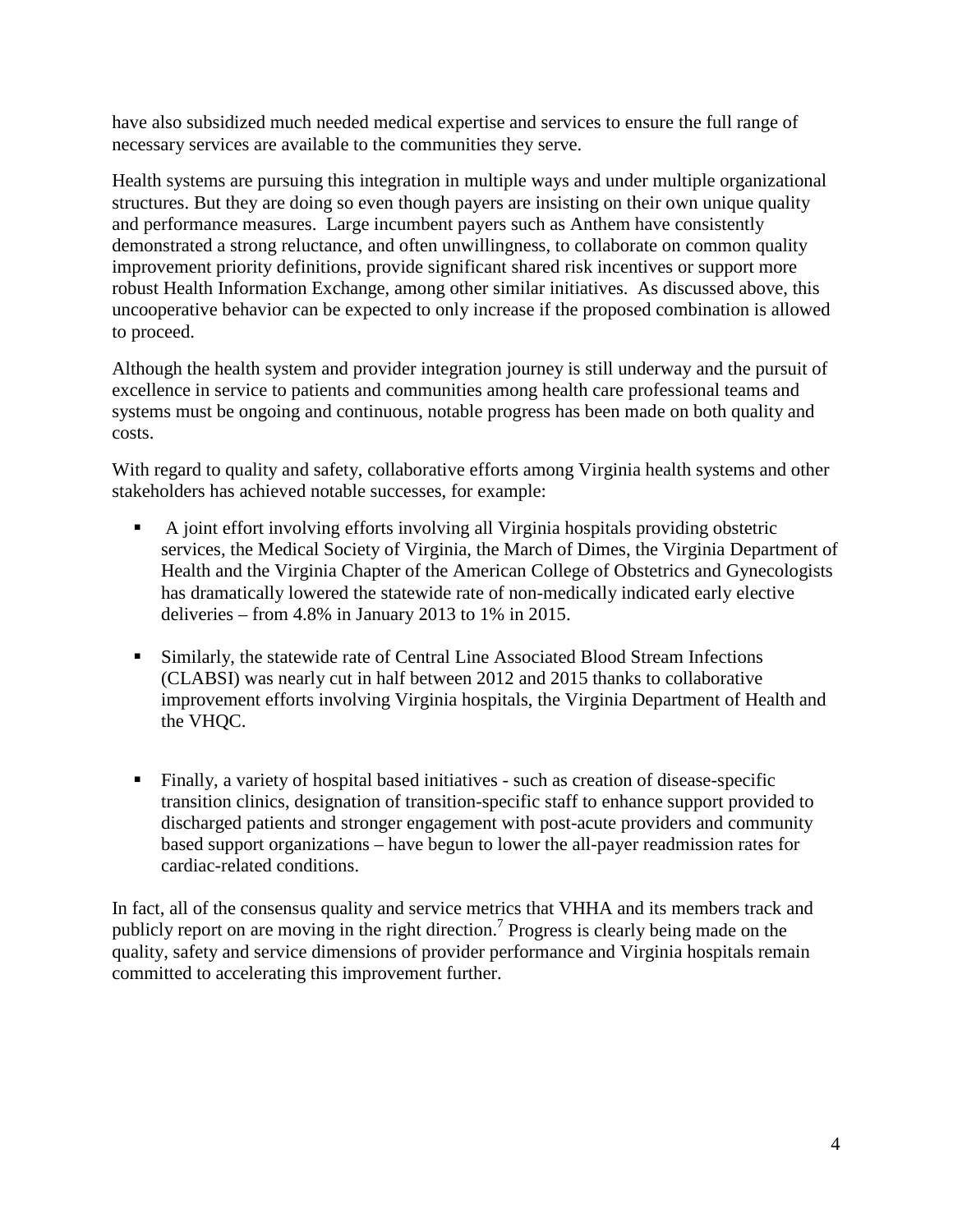Regarding costs, this period of major restructuring among providers has coincided with historic lows in overall health care spending trends.



Similarly, we have witnessed persistent declines in hospital price increases.



The most recent estimate of national health expenditure trends through 2014 noted that spending did increase 5.3% in that year. However, the analysis found that this uptick was driven by expanding coverage (although much less so in Virginia) and higher drug costs, which together overcame a further "deceleration in overall prices for personal health care services, such as for hospital care and other professional services."<sup>8</sup>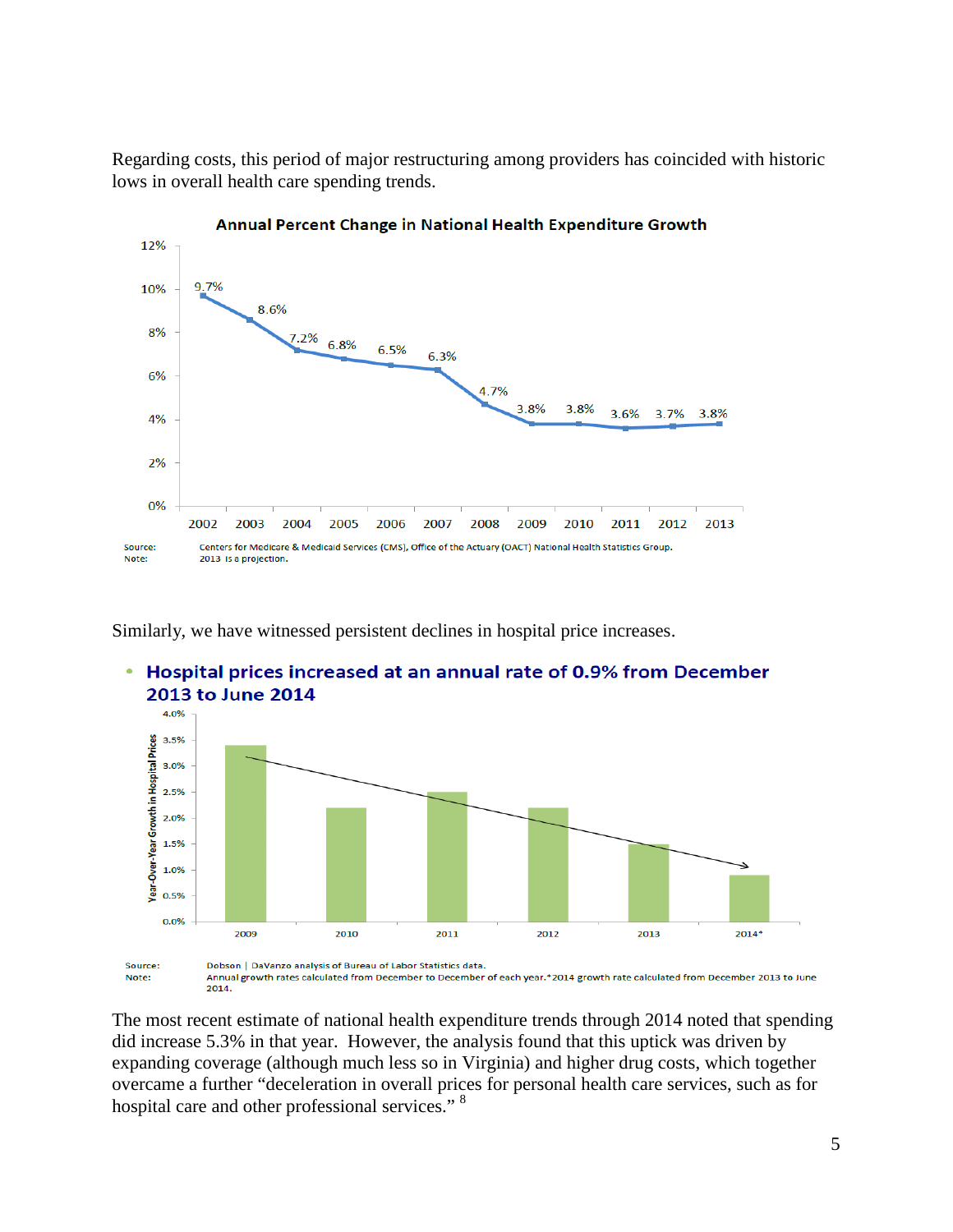

Finally, hospital productivity growth has also accelerated along with intensity of care provided. <sup>9</sup>

source Authors' calculations based on data from the Medicare Provider Analysis and Review File (see Note 15 in text). NOTE Lightershaded dashed lines indicate 95 percent confidence intervals.

To summarize, the last 10 years of provider integration is showing evidence of demonstrable improvements in quality and safety, lower overall health care cost trends, improvements in hospital productivity and deceleration in hospital prices. All using publicly reported and transparent metrics that apply to the provider sector.

Comparatively, payer consolidation is motivated primarily by scale and price. And the evidence on benefits to the consumer is hard to discern. In fact, the prevailing evidence associates insurer consolidation with higher premiums.

# **Conclusion**

**EXHIBIT 3** 

Anthem's market concentration is already well in excess of competitive levels and will multiply if the proposed combination with Cigna is allowed to proceed, bringing with it a series of adverse consequences for policyholders and the general public. The effect on health care providers in Virginia could be profound, limiting consumer access and choice and stifling needed innovation for transformation of our health care delivery system. In the end, incentive alignment and collaboration across sectors are of utmost importance when it comes to accelerating innovations and pursuing the triple aim of better care, better health and lower costs. Based upon previous experience in Virginia, the proposed combination will run counter to these goals.

There is little evidence that Anthem has been seriously engaged or invested in this work of incentive alignment and system reform in Virginia. At the same time, there is abundant evidence to suggest that further consolidation will be harmful to competition and result in higher costs to consumers.